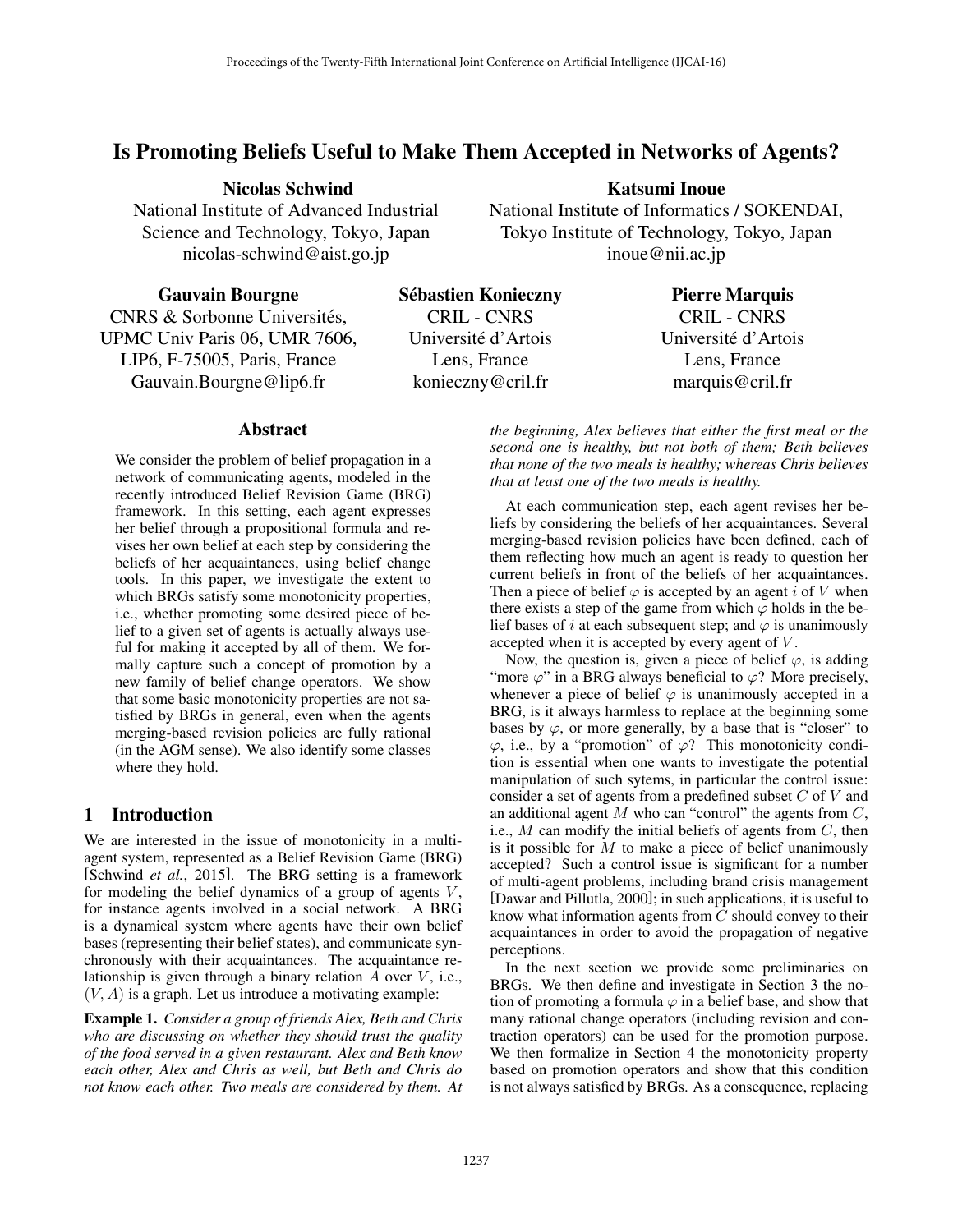some agents' initial beliefs by  $\varphi$  is not always the best way to make  $\varphi$  unanimously accepted. In Section 5 we show that the monotonicity property holds for BRGs based on the complete graph topology, focusing on revision policies based on a specific merging operator. We discuss some related work in Section 6 before concluding. For space reasons, proofs are omitted but can be found online at *http://www.cril.univartois.fr/*⇠*marquis/ijcai16-long.pdf*.

## 2 Belief Revision Games

Let  $\mathcal{L}_{\mathcal{P}}$  be a propositional language built up from a finite set of propositional variables  $P$  and the usual connectives, including  $\oplus$ , the xor connective.  $\perp$  (resp.  $\top$ ) is the Boolean constant always false (resp. true). Formulae are interpreted in a standard way.  $Mod(\varphi)$  denotes the set of models of the formula  $\varphi$ ,  $\models$  denotes logical entailment and  $\equiv$  logical equivalence, i.e.,  $\varphi \models \psi$  iff  $Mod(\varphi) \subseteq Mod(\psi)$  and  $\varphi \equiv \psi$ iff  $Mod(\varphi) = Mod(\psi)$ . A *belief base B* denotes the set of beliefs of an agent, it is a finite set of propositional formulae interpreted conjunctively, so that *B* is identified with the conjunction of its elements. A *profile*  $C = \langle B_1, \ldots, B_n \rangle$  is a finite vector of belief bases. A Belief Revision Game (BRG for short) is formalized as follows [Schwind *et al.*, 2015]:

Definition 1 (Belief Revision Game). *A* Belief Revision Game (BRG) *is a tuple*  $G = (V, A, \mathcal{L}_{\mathcal{P}}, \mathcal{B}, \mathcal{R})$  *where* 

- $V = \{1, \ldots, n\}$  *is a finite set of agents;*
- $A \subseteq V \times V$  *is an irreflexive binary relation on V which represents the* acquaintances *between the agents;*
- *L<sup>P</sup> is a finite propositional language;*
- *B is a mapping from V to*  $\mathcal{L}_P$  *where for each*  $i \in V$ *,*  $B(i)$  (noted  $B_i$ ) is the initial belief base of agent *i*;
- $\mathcal{R} = \{R_1, \ldots, R_n\}$ , where each  $R_i$  *is the revision policy of agent i, i.e., a mapping from*  $\mathcal{L}_{\mathcal{P}} \times \mathcal{L}_{\mathcal{P}}^{in(i)}$  *to*  $\mathcal{L}_{\mathcal{P}}$  *with*  $in(i) = |\{j \mid (j,i) \in A\}|$  *the in-degree of i, such that if*  $in(i) = 0$ *, then*  $R_i$  *is the identity function.*

Let  $G = (V, A, \mathcal{L}_{\mathcal{P}}, \mathcal{B}, \mathcal{R})$  be a BRG and let us denote  $\mathcal{C}_i$ the *context* of *i*, defined as the profile  $C_i = \langle B_{i_1}, \ldots, B_{i_{in}(i)} \rangle$ where  $\{i_1, \ldots, i_{in(i)}\} = \{i_j | (i_j, i) \in A\}$ . Then  $R_i(B_i, C_i)$ is the belief base of agent *i* once revised by taking into account her own current beliefs  $B_i$  and her current context  $C_i$ .<sup>1</sup>

In a BRG, the beliefs of each agent evolve at each time step according to her revision policy. This induces for each  $i \in V$ a *belief sequence*  $(B_i^s)_{s \in \mathbb{N}}$  where  $B_i^s$  denotes the belief base of agent *i* after *s* steps, defined as  $B_i^0 = B_i$  and for each  $s \geq 0$ ,  $B_i^{s+1} = R_i(B_i^s, C_i^s)$ , where  $C_i^s$  is the context of *i* at step *s*. Schwind *et al.* [2015] showed that in any BRG, the belief sequence of each agent *i* is *cyclic*, i.e., in  $(B_i^s)_{s \in \mathbb{N}}$  there exists a finite subsequence  $B_i^b, \ldots, B_i^e$  such that for every  $j > e$ , we have  $B_j^j \equiv B_i^{b+((j-b)mod(e-b+1))}$ ; the *belief cycle*  $Cyc(i)$  of an agent *i* corresponds to the series of this subsequence of belief bases  $Cyc(i) = B_i^b, B_i^{b+1}, \ldots, B_i^e$ . As we are interested in determining the pieces of beliefs resulting from the interaction of the agents, we focus on the *outcome* of each agent *i* in *G*, denoted  $Acc_G(i)$  and defined as:

$$
Acc_G(i) = \bigvee \{ B^s_i \mid B^s_i \in Cyc(i) \}.
$$

We say that a formula  $\varphi$  is *accepted* by *i* in *G* if  $Acc_G(i)$   $=$  $\varphi$ ,  $\varphi$  is *unanimously accepted* in *G* if  $\varphi$  is accepted by all  $i \in V$  in *G*, and *G converges at step s* if for each  $i \in V$ ,  $B_i^{s+1} = B_i^s$ .

The formalization of a BRG allows each agent *i* to consider any revision policy  $R_i \in \mathcal{R}$ . However, one can take advantage of theoretical tools from Belief Change Theory (see e.g. [Alchourrón *et al.*, 1985]), more precisely, belief revision and merging operators for defining revision policies. A merging operator  $\Delta$  associates any formula  $\mu$  (the *integrity constraint*) and any profile *C* with a new formula  $\Delta_{\mu}(\mathcal{C})$  (the *merged base*). A merging operator  $\Delta$  aims at defining the merged base as the beliefs of a group of agents represented by the profile, under some integrity constraint. Standard properties (denoted (IC0)–(IC8)) are expected for merging operators, and such operators are called *IC merging operators* (see [Konieczny and Pino Pérez,  $2002$ ] for details on these properties).

IC merging operators include some *distance-based* operators, i.e., operators that are based on the selection of some models of the integrity constraint, the "closest" ones to the given profile. These operators are characterized by a distance *d* between interpretations and an aggregation function *f* [Konieczny *et al.*, 2004]. They associate with every formula  $\mu$  and every profile  $\mathcal C$  a belief base  $\Delta_{\mu}^{d,f}(\mathcal{C})$  satisfying  $Mod(\Delta_{\mu}^{d,f}(\mathcal{C})) = \min(Mod(\mu), \leq_{\mathcal{C}}^{d,f}),$ where  $\leq_c^{d,f}$  is the total preorder over interpretations induced by *C* defined by  $\omega \leq_c^{d,f} \omega'$  if and only if  $d^f(\omega, C) \leq$  $d^f(\omega', C)$ , where  $d^f(\omega, C) = f_{B \in C} \{d(\omega, B)\}$  and  $d(\omega, B) =$  $\min_{\omega' \models B} d(\omega, \omega')$ . Usual distances are  $d_D$ , the drastic distance  $(d_D(\omega, \omega') = 0$  if  $\omega = \omega'$  and 1 otherwise), and  $d_H$ the Hamming distance  $(d_H(\omega, \omega') = n$  if  $\omega$  and  $\omega'$  differ on *n* variables). Using aggregation functions such as  $\Sigma$  and GMax lead to IC merging operators. For instance, GMax operators consider for each profile *C* the total preorder over interpretations  $\leq_c^{d, \text{GMax}}$  defined by  $\omega \leq_c^{d, \text{GMax}}$   $\omega'$ if and only if  $d^{\text{GMax}}(\omega, C) \leq^{lex} d^{\text{GMax}}(\omega', C)$  (where  $\leq^{lex}$  is the lexicographic ordering induced by the natural order) and  $d^{GMax}(\omega, \vec{C})$  is the vector of numbers  $d_1, \ldots, d_n$  obtained by sorting in a descending order the vector  $\langle d(\omega, B_i) | B_i \in C \rangle$ . Lastly, *belief revision operators* can be seen as belief merging operators applied to singleton profiles: indeed, if  $\Delta$  is an IC merging operator then the revision operator  $\circ_{\Delta}$  *induced by*  $\Delta$  defined for all bases  $B_1, B_2$  as  $B_1 \circ_{\Delta} B_2 = \Delta_{B_2} (\langle B_1 \rangle)$ satisfies the standard KM revision postulates [Katsuno and Mendelzon, 1992].

Let us go back to BRGs. Six classes of revision policies have been proposed in [Schwind *et al.*, 2015]. Each of them, denoted  $R_{\Delta}^{k}$  ( $k \in \{1, ..., 6\}$ ) is parameterized by an IC merging operator  $\Delta$ . Each class is defined as follows,<sup>2</sup> at each step *s* and for any agent *i* such that  $C_i \neq \emptyset$ :

 $<sup>1</sup>$ Abusing</sup> Abusing notations,  $R_i(B_i, C_i)$  stands for  $R_i(B_i, B_{i_1}, \ldots, B_{i_{in(i)}})$  where  $C_i = \langle B_{i_1}, \ldots, B_{i_{in(i)}} \rangle$ .

<sup>&</sup>lt;sup>2</sup>When using a merging operator without integrity constraints we just note  $\Delta(\mathcal{C})$  instead of  $\Delta_{\top}(\mathcal{C})$  for improving readibility.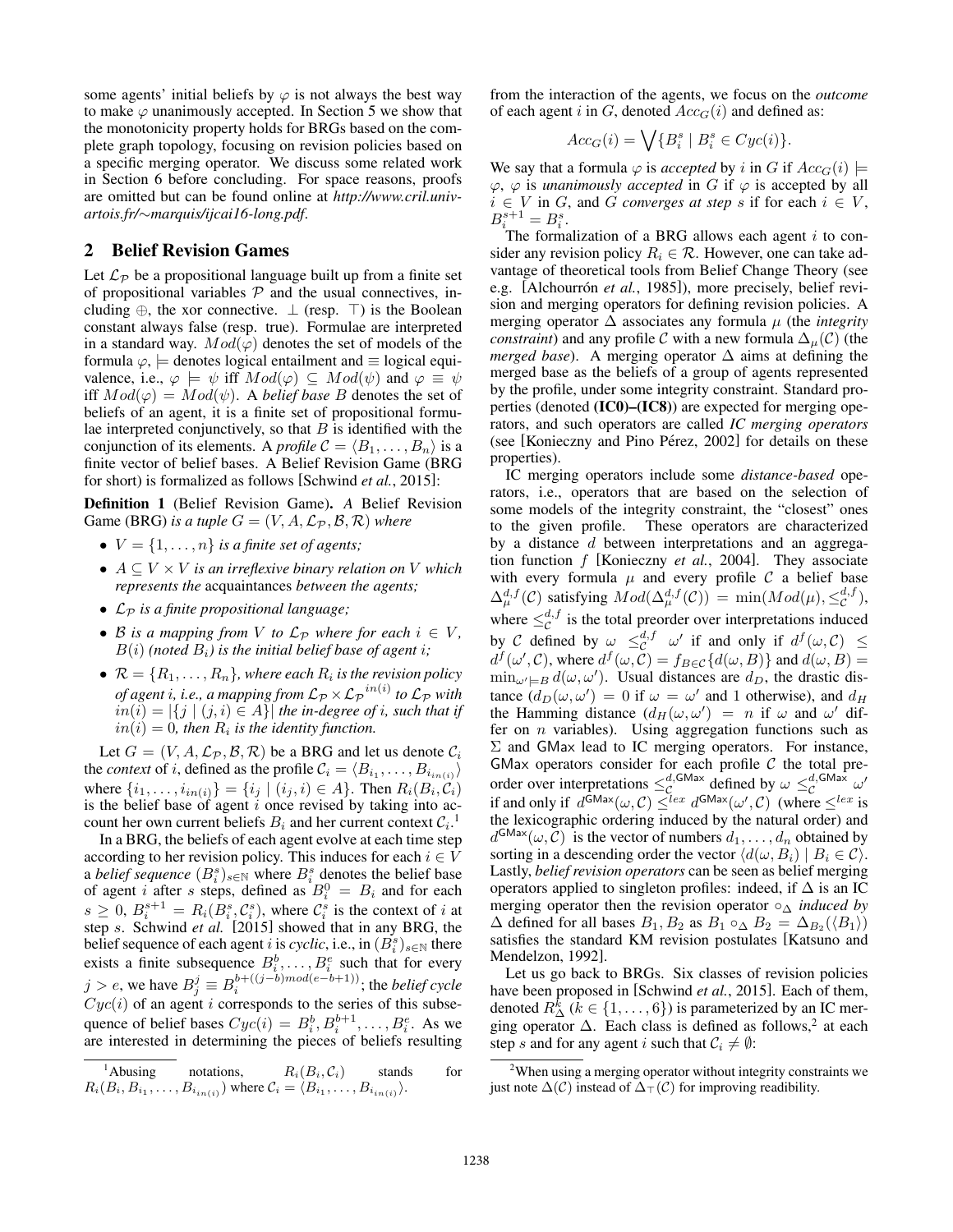| steps s |                 |                            |                 |
|---------|-----------------|----------------------------|-----------------|
|         | $p_1\oplus p_2$ | $\neg p_1$ .<br>$\neg p_2$ | $p_1 \vee p_2$  |
| 2k      | $\neg p_2$      | $p_1\oplus p_2$            | $p_1\oplus p_2$ |
| $v_k$   | $\oplus p_2$    | $\emph{p}_2$               | פµי             |

Table 1: The belief sequences of Alex, Beth and Chris in  $G_*$ .

- $R_{\Delta}^1(B_i^s, \mathcal{C}_i^s) = \Delta(\mathcal{C}_i^s);$
- $R^2_{\Delta}(B_i^s, \mathcal{C}_i^s) = \Delta_{\Delta(\mathcal{C}_i^s)}(\langle B_i^s \rangle) \quad [ = B_i^s \circ_{\Delta} \Delta(\mathcal{C}_i^s) ]$ ;
- $R_{\Delta}^3(B_i^s, \mathcal{C}_i^s) = \Delta(\langle B_i^s, \mathcal{C}_i^s \rangle);$
- $R_{\Delta}^4(B_i^s, \mathcal{C}_i^s) = \Delta(\langle B_i^s, \Delta(\mathcal{C}_i^s) \rangle);$
- $R_{\Delta}^{5}(B_{i}^{s}, \mathcal{C}_{i}^{s}) = \Delta_{B_{i}^{s}}(\Delta(\mathcal{C}_{i}^{s}))$   $[=\Delta(\mathcal{C}_{i}^{s}) \circ_{\Delta} B_{i}^{s}]$ ;
- $R_{\Delta}^{6}(B_{i}^{s}, \mathcal{C}_{i}^{s}) = \Delta_{B_{i}^{s}}(\mathcal{C}_{i}^{s}).$

**Example 1** (continued). We consider the BRG  $G_*$  =  $(V_*, A_*, \mathcal{L}_{P_*}, \mathcal{B}_*, \mathcal{R}_*)$  *defined as follows.*  $V_* = \{1, 2, 3\}$ *where* 1 *corresponds to Alex,* 2 *to Beth, and* 3 *to Chris.*  $A_* = \{(1, 2), (2, 1), (1, 3), (3, 1)\}$  *expresses that Alex knows Beth and vice-versa, and Alex knows Chris and vice-versa, but Beth and Chris are not connected.*  $\mathcal{L}_{\mathcal{P}_+}$  *is the propositional language defined from the variables*  $\mathcal{P}_* = \{p_1, p_2\}$ *, where*  $p_1$  *stands for "the first meal is healthy" and*  $p_2$  *means "the second meal is healthy." The initial beliefs of the group members are*  $B_1 = p_1 \oplus p_2$ ,  $B_2 = \neg p_1 \land \neg p_2$  *and*  $B_3 =$  $p_1 \vee p_2$ . Assume that all agents use the same revision po*licy,*  $R_i = R^1_{\Delta^d H, \text{GMax}}$  for each  $i \in V_*$ . The belief sequences *associated with the three agents are given in Table 1: the belief cycle of agent* 1 *(resp.* 2, 3) *is given by*  $(B_1^0, B_1^1)$ *(resp.*  $(B_2^1, B_2^2)$ *,*  $(B_3^1, B_3^2)$ *). We have for each*  $i \in V_*$ *,*  $Cyc(i) = p_1 \oplus p_2, \neg p_1 \vee \neg p_2$  and  $Acc_G(i) = \neg p_1 \vee \neg p_2$ .

[Schwind *et al.*, 2015] studied the extent to which BRGs satisfy some basic logical properties depending on the class of revision policies used by the agents, and focused on the case when all agents use the same revision policy ranging over  $R^k_{\Delta}$ ,  $k \in \{1, \ldots, 6\}$ . It turned out that when the revision policy is induced from the merging operator  $\Delta^{d_D, \Sigma}$ , i.e., the merging operator based on the drastic distance and the summation function, the underlying BRGs satisfy a number of expected properties [Schwind *et al.*, 2015]. The authors also developed a software allowing one to play BRGs, available online at *http://www.cril.univ-artois.fr/software/brg.html*.

#### 3 On the Notion of Promotion

Belief control in a multi-agent system can take various forms, depending on the meaning given to "control." Here, we are specifically interested in control strategies that consist in promoting a certain belief  $\varphi$  in the beliefs of the agents. A key issue to be addressed is then to determine what "promoting" precisely means in this context. A simple view is to consider that promoting  $\varphi$  in the belief base *B* of an agent consists in replacing *B* by a base equivalent to  $\varphi$ . While such a drastic way of promoting  $\varphi$  makes sense, it is not the only one. Thus, for instance, revising  $B$  by  $\varphi$  is another approach to do the job. Considering the whole spectrum of promotion techniques is interesting because in some scenarios it could be the case that the agent under consideration can be ready to promote  $\varphi$  by revising her own beliefs *B* with it, while she would be reluctant in questioning her whole base *B* and replacing it by  $\varphi$ . In a bribery context, she could for instance ask much more money to accept to change her base *B* to  $\varphi$ than to change it to the revision of *B* by  $\varphi$ .

We now characterize the notion of "promotion" of  $\varphi$ through a preorder  $\preceq_{\varphi}$  over belief bases which reflects the closeness relationship to  $\varphi$ ; thus,  $B' \preceq_{\varphi} B$  states that *B'* is at least as close to  $\varphi$  as *B*. On this ground, promoting *B* consists in replacing *B* by any *B'* satisfying  $B' \preceq_{\varphi} B$ :

**Definition 2** ( $\varphi$ -promotion). *For every formula*  $\varphi \in \mathcal{L}_{\mathcal{P}}$ *, the*  $\varphi$ -promotion relation is the binary relation  $\preceq_{\varphi}$  on  $\mathcal{L}_{\mathcal{P}} \times \mathcal{L}_{\mathcal{P}}$ *defined for all belief bases*  $B, B'$  *as*  $B' \preceq_{\varphi} B$  *if and only if*  $B \wedge \varphi \models B' \models B \vee \varphi$ .

Obviously, one can check that for any  $\varphi \in \mathcal{L}_{\mathcal{P}}$ , the binary relation  $\preceq_{\varphi}$  is reflexive and transitive. More precisely:

**Proposition 1.** For every formula  $\varphi \in \mathcal{L}_{\mathcal{P}}$ ,  $(\mathcal{L}_{\mathcal{P}}, \preceq_{\varphi})$  is a *Boolean lattice*  $(L_p, \Pi_\varphi, \Box_\varphi, \neg, \varphi, \neg \varphi)$ *, where:* 

- $\Box_{\varphi}$  *is the meet operation defined for each*  $B, B' \in \mathcal{L}_{\mathcal{P}}$  $as B \sqcap_{\varphi} B' = (B \wedge B') \vee ((B \vee B') \wedge \varphi),$
- $\sqcup_{\varphi}$  *is the join operation defined for each*  $B, B' \in \mathcal{L}_{\mathcal{P}}$  *as*  $B \sqcup_{\varphi} B' = (B \wedge B') \vee ((B \vee B') \wedge \neg \varphi),$
- *• ¬*˙ *is the complement corresponding to the standard logical negation ¬,*
- $\varphi$  *is the least element, i.e., for each*  $B \in \mathcal{L}_{\mathcal{P}}$ ,  $\varphi \preceq_{\varphi} B$ ,
- $\neg \varphi$  *is the top element, i.e., for each*  $B \in \mathcal{L}_{\mathcal{P}}$ ,  $B \preceq_{\varphi} \neg \varphi$ .

*where formulae of*  $L_p$  *are considered up to equivalence.* 

Every base *B'* promoting  $\varphi$  in *B* satisfies  $\varphi \preceq_{\varphi} B' \preceq_{\varphi} B$ . Thus *B* is (up to logical equivalence) the greatest formula w.r.t.  $\preceq_{\varphi}$  promoting  $\varphi$  in *B*, and  $\varphi$  is (up to logical equivalence) the least formula w.r.t.  $\preceq_{\varphi}$  promoting  $\varphi$  in *B*. Stated otherwise, the least demanding promotion of  $\varphi$  w.r.t. *B* consists in letting *B* unchanged, while the promotion of  $\varphi$  w.r.t. *B* leading to a formula as close as possible to  $\varphi$  consists in replacing *B* by  $\varphi$ .

The following model-theoretic characterization of the notion of promotion can be derived easily.  $\triangle$  denotes the symmetric difference between sets:

**Proposition 2.** Given a formula  $\varphi$ , let B and B' be two *belief bases such that*  $B'$  *promotes*  $\varphi$  *w.r.t.*  $B$ *. Then*  $\exists S \subseteq Mod(B) \blacktriangle Mod(\varphi)$  such that  $Mod(B') = (Mod(B) \cap$  $Mod(\varphi) \cup S$ *.* 

This proposition also illustrates the fact that *B* and  $\varphi$  play symmetric roles in the notion of promotion. Indeed, making *B* closer to  $\varphi$  is precisely the same as making  $\varphi$  closer to *B*:

**Proposition 3.**  $B' \preceq_{\varphi} B$  *if and only if*  $B' \preceq_B \varphi$ *.* 

When a promotion of  $\varphi$  in *B* is achieved, the set of interpretations assigning different truth values to *B* and to  $\varphi$  may only diminish. Formally:

**Proposition 4.** Given a formula  $\varphi$ , let *B* and *B'* be *two belief bases such that*  $B'$  *promotes*  $\varphi$  *in*  $B$ *. Then*  $Mod(B') \triangleq Mod(\varphi) \subseteq Mod(B) \triangleq Mod(\varphi)$ .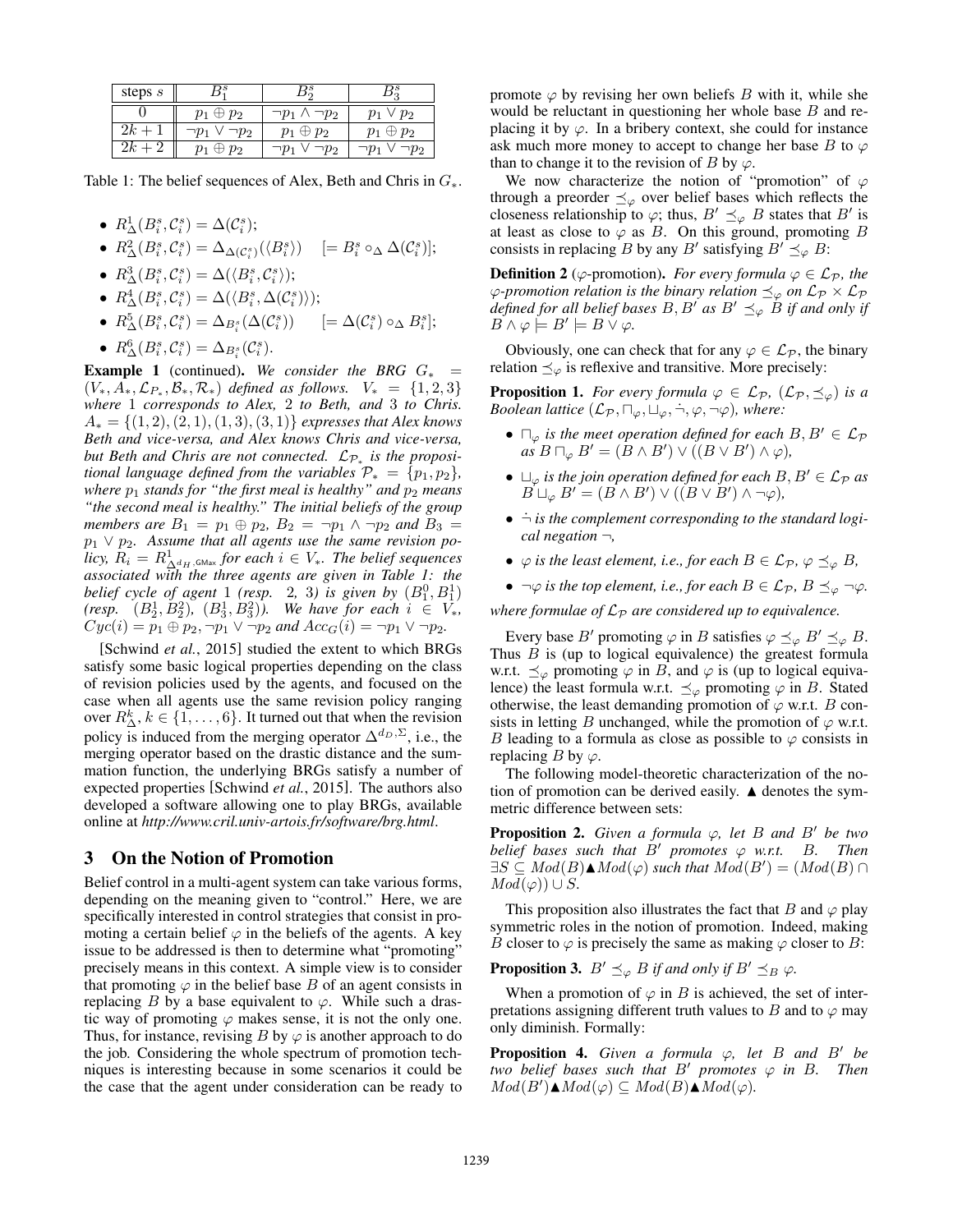We define a *promotion operator*  $\odot$  as a mapping from  $\mathcal{L}_P \times \mathcal{L}_P$  to  $\mathcal{L}_P$  such that  $\psi \odot \varphi \preceq_{\varphi} \psi$ . Interestingly, some belief change operators of the literature are promotion operators. We recall below some of the postulates for rational revision operators  $\circ$ , and contraction operators  $-$  [Katsuno and Mendelzon, 1992, Caridroit *et al.*, 2015], as well as some postulates for arbitration (alias symmetric revision) operators ⇧ [Liberatore and Schaerf, 1998]:

 $(R1) \varphi \circ \mu \models \mu.$ 

- **(R2)** If  $\varphi \wedge \mu$  is consistent, then  $\varphi \circ \mu \equiv \varphi \wedge \mu$ .
- $(C1)$   $\varphi \models \varphi \mu$ .
- (C2) If  $\varphi \not\models \mu$ , then  $\varphi \mu \models \varphi$ .
- (C4) If  $\varphi \models \mu$ , then  $(\varphi \mu) \land \mu \models \varphi$ .
- (LS2)  $\varphi \wedge \mu \models \varphi \diamond \mu$ .
- $(LS7) \varphi \diamond \mu \models \varphi \vee \mu.$

**Proposition 5.** Let  $\varphi$  be a formula and let B be a belief base. *Let be any revision operator satisfying (R1) and (R2), let be any KM contraction operator satisfying (C1), (C2) and (C4), and let*  $\diamond$  *be any arbitration operator satisfying (LS2) and (LS7). We have:*

- *1.* (i)  $B \circ \varphi \preceq_{\varphi} B \land \varphi \preceq_{\varphi} B$ , (ii)  $B \lor \varphi \preceq_{\varphi} B$  $\to \neg \varphi \preceq_{\varphi} B$ , *and (iii)*  $B \diamond \varphi \preceq_{\varphi} B$ ;
- 2.  $B \circ \varphi$ ,  $B \wedge \varphi$ ,  $B \vee \varphi$ ,  $B \neg \varphi$  and  $B \diamond \varphi$  are incomparable *w.r.t.*  $\preceq_{\varphi}$  *in the general case.*<sup>3</sup>

We can now lift the relation of formula promotion to BRGs defined on the same set of variables *V* , acquaintance relation *A*, propositional language  $\mathcal{L}_P$  and revision policies  $\mathcal{R}$ . Given two BRGs  $G = (V, A, \mathcal{L}_{\mathcal{P}}, \mathcal{B}, \mathcal{R})$  and  $G' = (V, A, \mathcal{L}_{\mathcal{P}}, \mathcal{B}', \mathcal{R})$ *R*) and a formula  $\varphi$ , we note  $G' \preceq_{\varphi} G$  if and only if for each agent  $i \in V$ ,  $B_i' \preceq_{\varphi} B_i$ . Finally, we note  $G \odot \varphi$  any BRG  $G'$ such that  $G' \preceq_{\varphi} G$ . Observe that such a promotion operation of  $\varphi$  in *G* can be non-uniform, i.e., it is not necessarily the case that the promotion of  $\varphi$  in distinct bases of *G'* is achieved thanks to the same promotion operator. For instance, it can be the case that  $B_i' = B_i$  for agent  $i \in V$ , while  $B_j' = B_j \circ \varphi$ for agent  $j \in V$ , and  $B'_k = \varphi$  for agent  $k \in V$ .

#### 4 On Monotonicity in BRGs

In this section, we focus on the issue of monotonicity for BRGs instantiated with revision policies from the six classes defined in Section 2. Given a merging operator  $\Delta$  and  $E \subseteq$  $\{1, \ldots, 6\}$  *R*<sup>*E*</sup><sub> $\Delta$ </sub> denotes the set  $\{R_{\Delta}^{k} \mid k \in E\}$ . We use the simpler notation  $R^k_{\Delta}$  instead of  $R^E_{\Delta}$  when  $E = \{k\}$ . Given a class *G* of BRGs and  $E \subseteq \{1, \ldots, 6\}$ ,  $\mathcal{G}(R_{\Delta}^{E})$  is the subclass of all BRGs  $(V, A, \mathcal{L}_{\mathcal{P}}, \mathcal{B}, \mathcal{R})$  from  $\mathcal{G}$  where for each  $R_i \in \mathcal{R}$ ,  $R_i \in R_{\Delta}^E$ . Additionally, a set of revision policies  $R_{\Delta}^E$  is said to satisfy a given property  $P$  on a given class  $G$  of BRGs if all BRGs from  $\mathcal{G}(R_{\Delta}^E)$  satisfy *P*.

Given a BRG  $G = (V, A, \mathcal{L}_{\mathcal{P}}, \mathcal{B}, \mathcal{R})$ , a subset *C* of *V* of so-called "controllable agents" whose initial beliefs can be modified, and a formula  $\varphi$ , one is interested in determining

| steps $s$ |       |       |       |
|-----------|-------|-------|-------|
|           | $p_2$ |       | $v_2$ |
|           | $p_2$ | $p_2$ | $v_2$ |

Table 2: An example of control strategy for  $G_*$  where  $\varphi =$  $p_1 \vee p_2$  is unanimously accepted.

how to modify the belief bases of agents in *C* in order to make  $\varphi$  unanimously accepted in the resulting game (when possible). The objective is thus to determine a successful "control strategy" to be implemented in order to reach the goal when it can be reached. A control strategy for *G* given *C* takes here the form of a mapping  $\sigma$  from *C* to  $\mathcal{L}_{\mathcal{P}}$ , stating for each  $i \in C$ that  $B_i$  must be replaced by  $\sigma(i)$ ; it is successful for  $\varphi$  if  $\varphi$  is unanimously accepted in the BRG obtained by applying  $\sigma$  to *G*. Typically, one wants to minimize the number of agents in *C* to be controlled, but the optimization problem under consideration can also be much more complex (for instance, it may take into account the cost of controlling each agent in *C* which may not be uniform).

Among the potential control strategies is the *basic strategy*  $\sigma_{\varphi}$  for *G* given *C* defined for any  $i \in C$  by  $\sigma(i) \equiv \varphi$ : it simply amounts to promoting  $\varphi$  as much as possible in the belief base of each agent from C by just replacing it by  $\varphi$ . We have the following surprising result:

**Proposition 6.** *Given a BRG*  $G = (V, A, \mathcal{L}_{\mathcal{P}}, \mathcal{B}, \mathcal{R})$ *, a set*  $C \subseteq V$  *of controllable agents, and a formula*  $\varphi$ *, it can be the case that the basic strategy*  $\sigma_{\varphi}$  *for G given C is not successful for*  $\varphi$ , while a control strategy for G given C which is *successful for*  $\varphi$  *exists.* 

Example 1 (continued). *Assume that the goal of the restaurant manager is to convince all protagonists that at least one of the meals is healthy, i.e.,*  $\varphi = p_1 \vee p_2$ *. Note that at the beginning, Chris' beliefs coincide with this goal (since*  $B_3 = \varphi$ ) and that  $\varphi$  is not unanimously accepted. So if Chris is the only *controllable agent, the basic strategy*  $\sigma_{\varphi}$  *is not successful. However, when we replace Chris' beliefs by*  $p_1 \wedge p_2$  *instead, we get that*  $Acc_{G_*}(i) = p_1 \oplus p_2$  *for each*  $i \in V$ *, so*  $p_1 \vee p_2$ *is unanimously accepted (see Table 2). This shows that control is possible here given*  $C = \{3\}$  *as the only controllable agent, but not with the basic strategy.*

This example illustrates the complexity of the controllability issue for BRGs in the general case. This explains why it is important to identify some conditions on BRGs for which focusing on the basic strategy would be enough to decide whether a positive answer can be given or not to the controllability question. In the following, we show that some monotonicity properties can be used as such conditions. A first property of monotonicity has been introduced in [Schwind *et al.*, 2015]. Given a BRG  $G = (V, A, \mathcal{L}_{\mathcal{P}}, \mathcal{B}, \mathcal{R})$ , a formula  $\alpha$ and an agent  $i \in V$  , let us denote  $G_{i \to \alpha}$  the BRG  $(V, A, \mathcal{L}_{\mathcal{P}},$  $B', \mathcal{R}$ ) where  $B'$  maps *V* to  $\{B'_1, \ldots, B'_n\}$ , with  $B'_i = B_i \wedge \alpha$ and for every  $j \in V$ ,  $j \neq i$ ,  $B'_j = B_j$ .

**Definition 3** (Monotonicity (Mon)). *A BRG*  $G = (V, A, \mathcal{L}_{\mathcal{P}},$  $(B, \mathcal{R})$  *satisfies* (*Mon*) *if whenever*  $\varphi$  *is unanimously accepted in G*,  $\varphi$  *is unanimously accepted in*  $G_{i\to\varphi}$  *for every*  $i \in V$ .

<sup>&</sup>lt;sup>3</sup>This is even the case for  $\circ$  and  $-$  when they correspond one another thanks to Levi/Harper identities.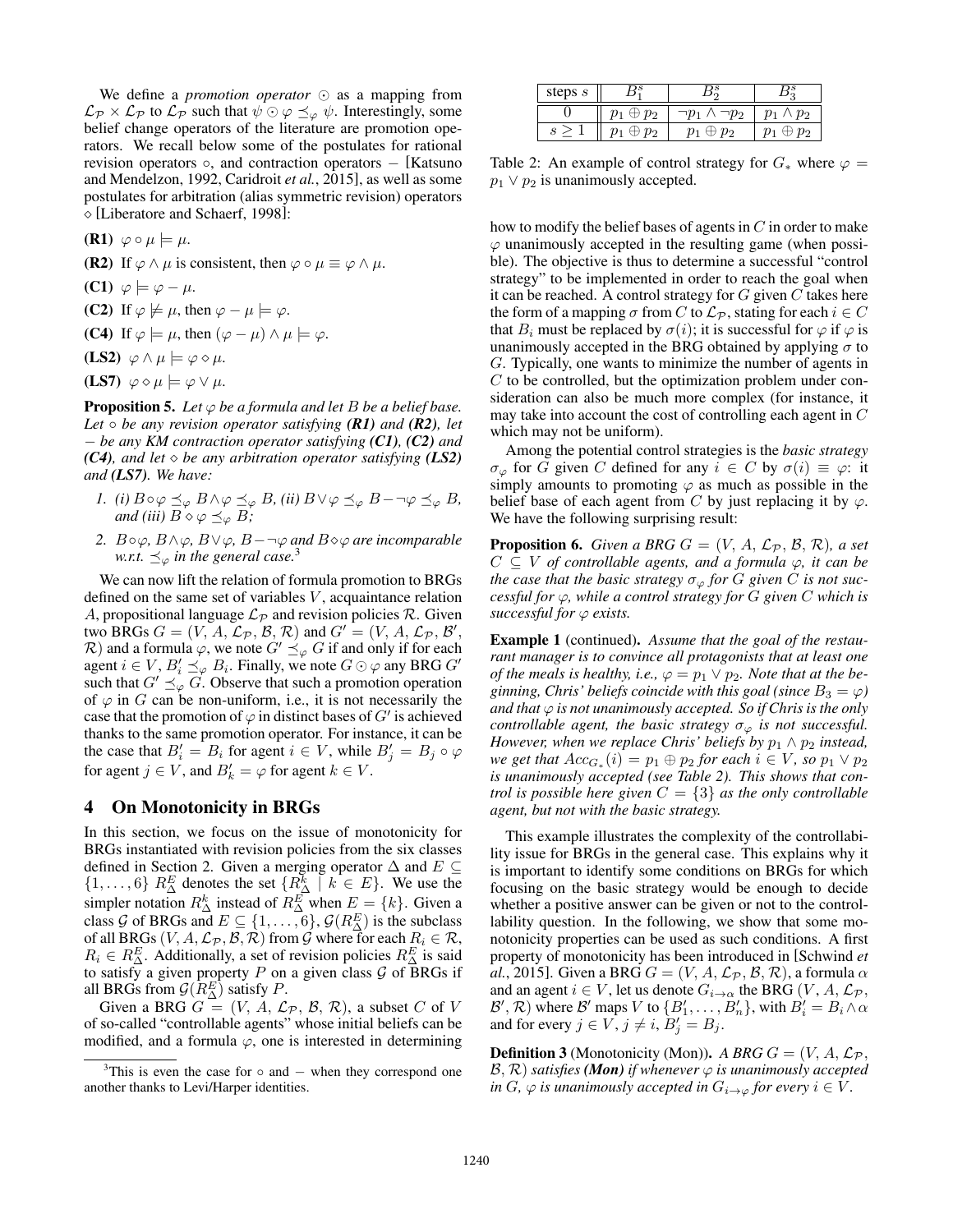|                                         | $B_i^s \wedge \varphi_{\max}(B^s) \models \bot$ (case (i)) | $\varphi_{\text{max}}(B^s) \models B_i^s$ (case (ii))                | Otherwise (case (iii))                             |
|-----------------------------------------|------------------------------------------------------------|----------------------------------------------------------------------|----------------------------------------------------|
| $R^{\texttt{L}}_{\Delta^d D},\Sigma$    | $\varphi_{\max}(B^s)$                                      | $\varphi_{\max}(B^s) \vee (\varphi_{\max-1}(B^s) \wedge \neg B_i^s)$ | $\varphi_{\max}(B^s) \wedge \neg \overline{B^s_i}$ |
| $R^2_{\Delta^{d_D,\Sigma}}$             | $\varphi_{\rm max}(B^{\bar{s}})$                           | $\varphi_{\max}(B^{\bar{s}})$                                        | $\varphi_{\max}(B^s) \wedge \neg \overline{B^s_i}$ |
| $\overline{R^3_{\Delta^{d_D,\Sigma}}}$  | $\varphi_{\rm max}(B^{\bar{s}})$                           | $\varphi_{\max}(B^s)$                                                | $\varphi_{\max}(B^s)$                              |
| $R^4_{\Delta^d D},$ $\Sigma$            | $\varphi_{\max}(B^s) \vee \overline{B^s_i}$                | $\varphi_{\max}(B^s)$                                                | $\varphi_{\max}(B^s) \vee \bar{B^s_i}$             |
| $R^5_{\Delta^d D,\Sigma}$               | Вš                                                         | $\varphi_{\max}(B^s)$                                                | $B_i^s$                                            |
| $\overline{D6}$<br>$\wedge d_D, \Sigma$ | Вª                                                         | $\varphi_{\max}(B^s)$                                                | $\wedge B_i^s$<br>$\varphi_{\max}(B^s)$ ,          |

Table 3:  $B_i^{s+1}$  depending on the revision policy applied by agent *i* in any BRG from  $\mathcal{G}_{com}(R_{\Delta^{d_D},\Sigma}^{\{1,\ldots,6\}})$ .

(Mon) is similar to the *monotonicity criterion* in Social Choice Theory. In the BRG context, a formula  $\varphi$  that is unanimously accepted should still be so if some agent's initial beliefs were "strengthened" by  $\varphi$ . Note that the strengthening of a belief base by a formula  $\varphi$  involved here consists in just expanding the base by  $\varphi$ . However, one could consider weaker versions than expansion, i.e., the promotion operators  $\odot$  we formalized in the previous section. So we introduce now a stronger version of the monotonicity property (cf. Definition 3) on BRGs based on the promotion relation:

Definition 4 (Strong Monotonicity (SMon)). *A BRG G* =  $(V, A, \mathcal{L}_{\mathcal{P}}, \mathcal{B}, \mathcal{R})$  *satisfies* (*SMon*) *if for each*  $i \in V$ *, if*  $\varphi$  *is unanimously accepted in G, then*  $\varphi$  *is unanimously accepted in any BRG*  $G \odot \varphi$ *.* 

It is easy to see that (SMon) implies (Mon) and that the converse does not hold in general. BRGs satisfying (SMon) are interesting in terms of strategy-proofness. Indeed, Proposition 1 tells us that  $\varphi$  is the least element of  $(\mathcal{L}_P, \preceq_{\varphi})$ . As a consequence, for such BRGs, determining whether it is possible to convince all the agents involved in the BRG to accept some piece of belief  $\varphi$  simply amounts to determining whether  $\varphi$  is unanimously accepted in the BRG obtained by the promotion of  $\varphi$  in every  $B_i$  associated with a controllable agent so that  $B_i \odot \varphi = \varphi$ . Stated otherwise:

**Proposition 7.** Let  $G = (V, A, \mathcal{L}_P, \mathcal{B}, \mathcal{R})$  satisfying *(SMon)*, a set  $C \subseteq V$  of controllable agents, and a formula  $\varphi$ . If the basic strategy  $\sigma_{\varphi}$  for G given C is not successful for  $\varphi$  then no control strategy for G given C is successful for  $\varphi$ .

An interesting issue now is to know whether there are BRGs satisfying (SMon). We provide a positive answer to this question in the next section.

## 5 The Case of Complete Graphs

We now study the extent to which (SMon) is satisfied by BRGs whose acquaintance graph is a *complete* graph. This simple topology is adequate to the cases when all the agents of *V* know each other (for instance, this is the case in meetings where all agents are sitting around a table). We simply call the corresponding class of BRGs the complete BRGs:

**Definition 5** (Complete BRG). *A BRG*  $G = (V, A, \mathcal{L}_P, \mathcal{B},$  $R$ ) *is* complete *if*  $(V, A)$  *is a complete graph, i.e., for all*  $i, j \in$  $V, i \neq j, (i, j) \in A$ *. Given a class*  $G$  *of BRGs,*  $G_{com}$  *denotes the subclass of complete BRGs from G.*

In the general case, (SMon) is not satisfied by BRGs from  $\mathcal{G}_{com}(R_{\Delta}^k)$  with  $k \in \{1, \ldots, 6\}$ , even when  $\Delta$  is "fully" rational in the sense that it satisfies all IC postulates. Indeed: **Proposition 8.** For  $\Delta \in \{\Delta^{d_H, \Sigma}, \Delta^{d_H, \text{GMax}}\}$ , for any  $k \in$  $\{1, \ldots, 6\}$ *,*  $R_{\Delta}^{k}$  *does not satisfy (SMon) on*  $\mathcal{G}_{com}$ *.* 

In the following, we investigate the monotonicity issue for complete BRGs when the merging operator used for defining the revision policies is the distance-based merging operator based on the *drastic distance* (and the summation function)  $\Delta^{d_D, \Sigma}$ . Computing  $\Delta^{d_D, \Sigma}_{\mu}$  (*C*) consists in selecting in the models of the integrity constraint  $\mu$  those satisfying as many bases of the profile  $C$  as possible. Several works have proved this specific operator to satisfy a number of expected properties, e.g., some (language) independence conditions [Konieczny *et al.*, 2011, Marquis and Schwind, 2014]. In particular,  $\Delta^{d_D, \Sigma}$  is robust from the point of view of strategyproofness [Everaere *et al.*, 2007], this is why this operator appears as a good candidate for the monotonicity issue.

The following notations are used in the rest of this section. Let C be a profile and  $\omega$  be an interpretation.  $\bigwedge \mathcal{C} = \bigwedge \{B_i \mid$  $B_i \in \mathcal{C}$ . #E denotes the number of elements from a finite set *E*.  $\#_{\text{max}}(\mathcal{C})$  is the maximal number of bases in  $\mathcal C$  that are consistent when interpreted conjunctively, i.e.,  $\#_{\text{max}}(\mathcal{C}) =$  $\max(\#\{\mathcal{C}^{\prime} \mid \mathcal{C}^{\prime} \subseteq \mathcal{C}, \bigwedge \mathcal{C}^{\prime} \not\models \bot\})$ .  $\varphi_{\max}(\mathcal{C}) = \overline{\Delta^{d_D, \Sigma}(\mathcal{C})}$ . And  $\varphi_{\text{max}-1}(\mathcal{C})$  is any formula  $\varphi$  such that  $Mod(\varphi) = {\omega \mid \varphi}$  $# \{ B_i \in C \mid \omega \models B_i \} = \#_{\max}(C) - 1 \}.$ 

Let us first show that a stronger version of the agreement preservation property (AP) (see [Schwind *et al.*, 2015]) is satisfied by complete BRGs:

**Proposition 9.** Let  $G = (V, A, \mathcal{L}_{\mathcal{P}}, \mathcal{B}, \mathcal{R})$  be a BRG from  $\mathcal{G}_{com}(R_{\Delta^{d_D},\Sigma}^{\{1,...,6\}})$ *. If there is a step s where*  $\bigwedge \{B_i^s \mid i \in V\}$ *is consistent, then for each*  $i \in V$ *,*  $Acc_G(B_i) = \bigwedge \{B_i \mid i \in V\}$ *V }. Moreover, G converges at step s*+2 *at most. It converges*  $\mathcal{A}$  *at step*  $s + 1$  *at most if*  $G \in \mathcal{G}_{com}(R_{\Delta^{d_D},\Sigma}^{\{2,\ldots,6\}})$ .

We now intend to characterize the outcome of a BRG from its initial state. Beforehand, let us introduce an intermediary result characterizing the belief base of any agent in a BRG from  $\mathcal{G}_{com}(R_{\Delta^d p, \Sigma}^k)$  where  $k \in \{1, \ldots, 6\}$ , at some step  $s+1$  given the belief bases of all agents at step *s*:

**Lemma 1.** Let  $E \subseteq \{1, \ldots, 6\}$  and  $G$  be a BRG from  $\mathcal{G}_{com}(R_{\Delta^d p,\Sigma}^E)$ . Then for each agent  $i \in V$  and each step *s, her base B<sup>s</sup>*+1 *<sup>i</sup> can be characterized as shown in Table 3.*

Obviously enough, a consequence of Table 3 is that all six revision policies from  $R^k_{\Delta^d D, \Sigma}$ ,  $k \in \{1, \ldots, 6\}$ , remain distinct. Moreover, in the case when all agents have the same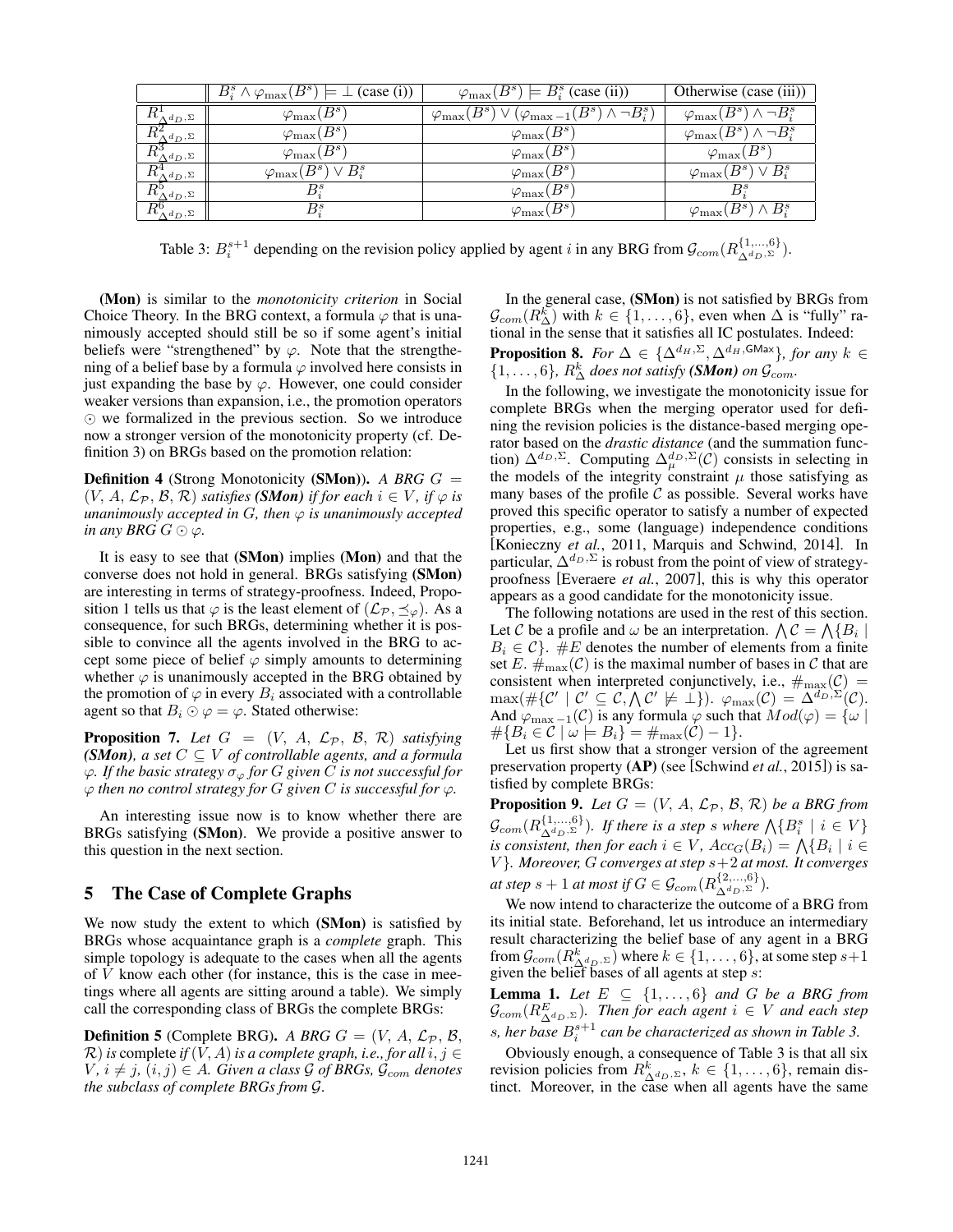revision policy among  $R^k_{\Delta^d(D)}$ ,  $k \in \{1, ..., 4\}$ , the outcome of complete BRGs can be fully characterized:

**Proposition 10.** Let  $k \in \{1, ..., 4\}$  and  $G = (V, A, \mathcal{L}_{\mathcal{P}}, \mathcal{L}_{\mathcal{P}})$ *B*,  $\bar{\mathcal{R}}$ ) *be a BRG from*  $\mathcal{G}_{com}(R_{\Delta^d D},\bar{\Sigma})$ *. Then for each*  $i \in V$ *,*  $Acc_G(i) = \Delta^{d_D, \Sigma}(\langle B_1, \ldots, B_n \rangle).$ 

The cases when all agents have the same revision policy among  $R^k_{\Delta^d D, \Sigma}$ ,  $k \in \{5, 6\}$  is simpler to characterize:

**Proposition 11.** *Let*  $k \in \{5, 6\}$  *and*  $G = (V, A, \mathcal{L}_{\mathcal{P}}, \mathcal{B}, \mathcal{R})$ *be a BRG from*  $\mathcal{G}_{com}(R_{\Delta^{d_D},\Sigma}^k)$ *.* 

• *If*  $k = 5$ , then for all  $i \in V$ ,  $Acc_G(i) = B_i$  $if \Delta^{d_D, \Sigma}(\langle B_1, \ldots, B_n \rangle) \not\models B_i$ , otherwise  $Acc_G(i) =$  $\Delta^{d_D, \Sigma}(\langle \hat{B}_1, \ldots, B_n \rangle).$ 

• *If*  $k = 6$ *, then for all*  $i \in V$ *,*  $Acc_G(i) = B_i$  *if*  $\Delta^{d_D, \Sigma} (\langle B_1, \ldots, B_n \rangle) \wedge B_i \models \bot$ , otherwise  $Acc_G(i)$  =  $\Delta^{d_D, \Sigma} (\langle B_1, \ldots, B_n \rangle) \wedge B_i$ .

These results allow us now to derive monotonicity results for the class of complete BRGs we are dealing with:

**Proposition 12.** *Let*  $k \in \{1, \ldots, 6\}$ *. Then all BRGs from the*  $class~\mathcal{G}_{com}(R^k_{\Delta^d_D,\Sigma})$  satisfy **(SMon)**.

A consequence of Propositions 7 and 12 is that considering the basic strategy is enough for BRGs from  $\mathcal{G}_{com}(R^k_{\Delta^d D},\Sigma)$ , i.e., to decide whether a control strategy exists for making a formula  $\varphi$  accepted by all agents in such a BRG, it is enough to focus on the basic strategy.

Let us illustrate how these monotonicity results apply to the following slightly modified version of our running example:

**Example 1** (continued). *Consider again the BRG*  $G_*$  =  $(V_*, A_*, \mathcal{L}_{P_*}, \mathcal{B}_*, \mathcal{R}_*)$  *from our running example, and let*  $G'_*$ *be the BRG*  $(V_*, A'_*, \mathcal{L}_{P_*}, \mathcal{B}'_*, \mathcal{R}_*)$  where:

*• A*<sup>0</sup> *is the total relation over V*⇤*, i.e., Beth and Chris know each other as well;*

•  $B'_*$  maps  $V_*$  to  $\{B'_1, B'_2, B'_3\}$ , with  $B'_1 = B_1, B'_2 = B_2$ *and*  $B'_3 = \neg p_1 \wedge \neg p_2$ , i.e., the beliefs of Alex and Beth in  $G'_3$  $r_{\text{F}}$   $\frac{F_{\text{F}}}{F_{\text{F}}}$ ,  $\frac{F_{\text{F}}}{F_{\text{F}}}$ ,  $\frac{F_{\text{F}}}{F_{\text{F}}}$ , but Chris now initially believes in  $G'_{\star}$  that none of the two meals is healthy.

*From Proposition 10, we get that Acc<sup>G</sup>*<sup>0</sup> ⇤ (*i*) = *<sup>d</sup>D,*⌃(h*B*<sup>0</sup> 1*,*  $B_2, B_3' \rangle$   $\equiv \neg p_1 \land \neg p_2$  *for each*  $i \in V_*$ *. Note that*  $p_1 \lor p_2$  *is not accepted by any agent. By applying the basic strategy*  $\sigma_{\varphi}$ *where*  $\varphi = p_1 \vee p_2$  *and when Chris is the only controllable agent, one gets that the outcome of each agent in the resulting BRG becomes*  $p_1 \oplus p_2$ *. We have now*  $\varphi$  *being unanimously accepted, which means that*  $\sigma_{\varphi}$  *is successful.* 

## 6 Related Work

As far as we know, the control problem for multi-agent systems has not been investigated to date in settings similar to BRGs. Though there are many works on opinion dynamics where some control or influence issues have been studied, the opinion of an agent takes typically the form of a real number, as in Hegselmann-Krause's model [Hegselmann and Krause, 2005]. Let us mention among others [Tsang and Larson, 2014, Bloembergen *et al.*, 2014, Ranjbar-Sahraei *et al.*, 2014, Blondel *et al.*, 2009]. The very nature of the agents opinions (real number vs. propositional formula) makes these studies and our own approach quite unrelated. Indeed, unlike real numbers that can be simply averaged, merging propositional formulae is a much more complex process (this is why many works on the topic in the knowledge representation area have been done for two decades). The quite paradoxical result presented in the paper (roughly, promoting some belief is not guaranteed to be the safest way to make it unanimously accepted) echoes paradoxes pointed out in other settings for multi-agent systems, in particular social network games [Apt *et al.*, 2013]. However, the resemblance is only at a shallow level since the BRG model departs a lot from social network games. Especially, social network games are "true" games, unlike BRGs (in the BRG model, agents do not have strategies and there is no payoff based on the adequacy of an agent's beliefs with the beliefs of her acquaintances).

On the other hand, some control issues (under various forms: manipulation, bribery, etc.) have received much attention recently in voting theory, especially from the viewpoint of computational complexity. See among many others [Amanatidis *et al.*, 2015, Bredereck *et al.*, 2015, Faliszewski *et al.*, 2015, Loreggia *et al.*, 2015, Faliszewski *et al.*, 2014, Bouveret and Lang, 2014, Christian *et al.*, 2007]. However, the results obtained in voting theory cannot be exploited directly for BRGs since in BRGs the agents beliefs may evolve after each communication step (when voting is considered, the users preferences are typically considered as fixed and agents do not influence each other). An exception is [Hassanzadeh *et al.*, 2013] which shows how to reach a consensus on rankings (encoding the agents preferences) by iterative voting. However, the corresponding model is quite different from the BRG one since it deals with preferences, and not with beliefs, and the system dynamics is ruled by distinct mechanisms (voting vs. revision). Furthermore, belief control has not been investigated in this model (the focus is on convergence issues).

Finally, other approaches have been considered for modeling the belief dynamics of a group of agents (see dynamic epistemic logic [Harel *et al.*, 2000, Hendricks and Symons, 2006], or in propositional logic [Gauwin *et al.*, 2007, Delgrande *et al.*, 2007, Grandi *et al.*, 2015]), but the belief control issue for such settings has not been considered as well.

### 7 Conclusion

We pointed out a quite paradoxical result in belief diffusion: in a network of agents, replacing some agents' belief bases by a piece of belief  $\varphi$  may not be the "optimal" way to make  $\varphi$ unanimously accepted. However, we have identified a class of BRGs satisfying a property of strong monotonicity, and thus, avoiding this paradox, making for these BRGs the belief control issue easier to manage.

As perspectives for further research, we plan to identify additional classes of BRGs for which the strong monotonicity property holds, e.g., by considering other topologies as the line, single loop and more generally regular graph topologies. For all these BRGs, the next step will be to search for control strategies by focusing now on the "who" issue, i.e., which agents from a predefined set *C* should be considered. Another interesting perspective is to study further the notion of "promotion," as an attempt to provide a uniform axiomatization of a large class of standard belief change operators.